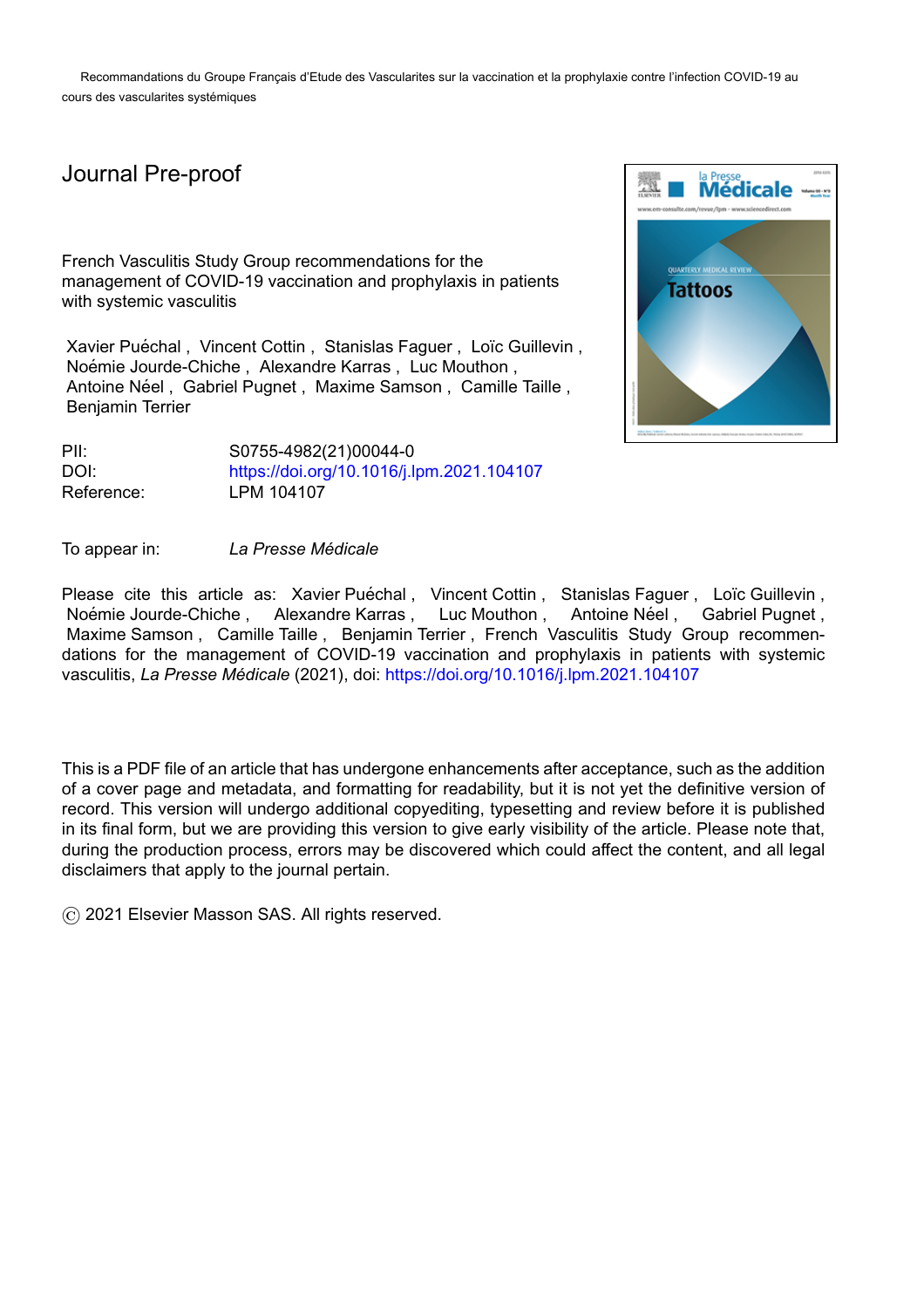**French Vasculitis Study Group recommendations for the management of COVID-19 vaccination and prophylaxis in patients with systemic vasculitis**

l

**Recommandations du Groupe Français d'Etude des Vascularites sur la vaccination et la prophylaxie contre l'infection COVID-19 au cours des vascularites systémiques**

Xavier Puéchal,<sup>1</sup> Vincent Cottin,<sup>2</sup> Stanislas Faguer,<sup>3</sup> Loïc Guillevin,<sup>1</sup> Noémie Jourde-Chiche,<sup>4</sup> Alexandre Karras,<sup>5</sup> Luc Mouthon,<sup>1</sup> Antoine Néel,<sup>6</sup> Gabriel Pugnet,<sup>7</sup> Maxime Samson,<sup>8</sup> Camille Taille,<sup>9</sup> Benjamin Terrier $1$ 

<sup>1</sup>National Referral Center for Rare Systemic Autoimmune Diseases, Hôpital Cochin, Assistance Publique–Hôpitaux de Paris (APHP).Centre - Université de Paris, Paris, France.

<sup>2</sup>Pneumology Department, Center for Rare Pulmonary Diseases, Lyon Civil Hospices-Claude Bernard Lyon University–East Hospital Group–Louis Pradel Hospital, Lyon, France.

<sup>3</sup>Département de Néphrologie et Transplantation d'Organes, Centre de Référence des Maladies Rénales Rares, Hôpital Rangueil, Institut National de la Santé et de la Recherche Médicale, UMR 1297, and Université Paul Sabatier - Toulouse 3, Toulouse, France.

<sup>4</sup>Department of Nephrology, Centre Hospitalier Universitaire de la Conception, Aix-Marseille Université, C2VN, INSERM 1263, INRAE 1260, AP-HM, Marseille, France.

<sup>5</sup>Department of Nephrology, Hôpital Européen Georges-Pompidou, APHP, Paris, France.

<sup>6</sup>Department of Internal Medicine, Centre Hospitalier Universitaire Hôtel-Dieu, Nantes, France.

 $7$ Department of Internal Medicine and Clinical Immunology, CHU Toulouse Rangueil, Toulouse, France.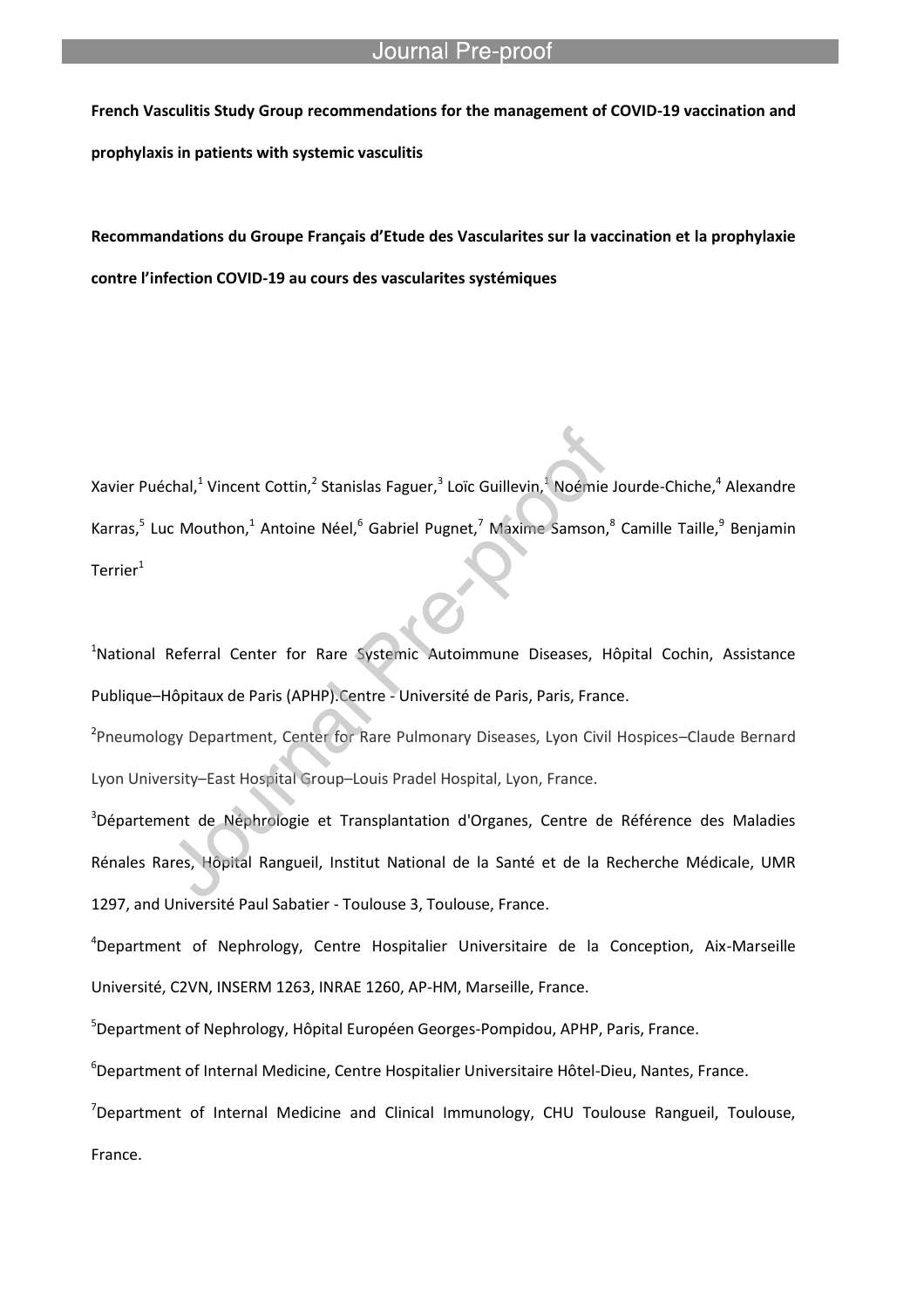<sup>8</sup>Department of Internal Medicine and Clinical Immunology, Centre Hospitalier Universitaire Dijon Bourgogne, Dijon, France.

l

<sup>9</sup>Service de Pneumologie et Centre de Référence constitutif des Maladies Pulmonaires Rares, AP-HP Nord-Université de Paris, Hôpital Bichat, Inserm UMR 1152, Paris, France.

**Correspondence to** Xavier Puéchal, MD, PhD, National Referral Center for Rare Systemic Autoimmune Diseases, Hôpital Cochin, 27 rue du faubourg Saint-Jacques, 75014 Paris, France. Tel: +33 1 58 41 32 41; Fax: +33 1 58 41 29 68; E-mail: xavier.puechal@aphp.fr

ORCID Id: http://orcid.org/0000-0003-3573-9203

### **1.English version**

Following the publication of the French recommendations for the management of systemic necrotizing vasculitides (1) and of the French Vasculitis Study Group (FVSG) recommendations on the use of immunosuppressants and biotherapies for remission induction and maintenance of antineutrophil cytoplasmic antibody (ANCA)-associated vasculitides (2), the SARS-CoV-2 pandemic requires updates according to data published in the literature.

There are ongoing discussions regarding the timing of SARS-CoV-2 vaccination of patients with chronic inflammatory diseases. It has been reported that patients who received rituximab (RTX) treatment and who no longer have detectable peripheral B cells in their blood are not able to build up an antibody response after SARS-CoV-2 vaccination whereas those with detectable B cells can mount antibody responses (3). These data were confirmed by prospective study cohorts of patients with chronic inflammatory diseases who developed gradual recovery of antibody response to vaccination 9 months after treatment with RTX (4,5). Delaying RTX treatment, especially in case of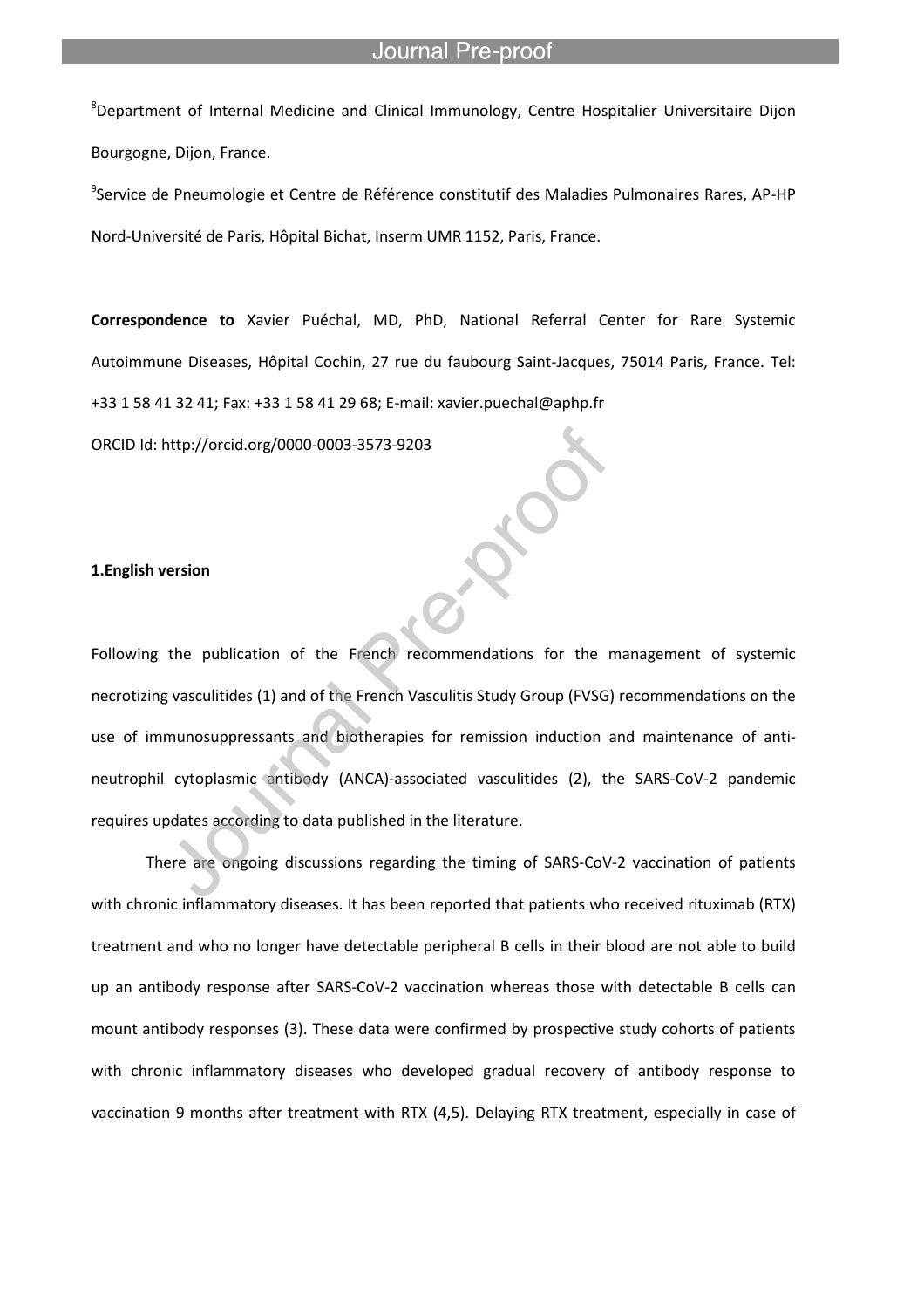maintenance treatment, may thus be justified in patients with stable disease until peripheral B cells repopulate to allow development of neutralizing antibodies in response to vaccination.

l

To help clinicians put this data into clinical practice, the Scientific Council of the FVSG adopted a set of recommendations for the management of SARS-CoV-2 vaccination and prophylaxis in patients with systemic vasculitis.

First, vaccination against the SARS-CoV-2 is strongly recommended in patients with vasculitis of any type (including ANCA-associated vasculitis). Severely immunocompromised patients are at very high risk for severe forms of COVID-19. Immunosuppressive treatments can affect vaccine response and induce a defect in the production of neutralizing antibodies and/or alter T lymphocyte response (even if the latter is not routinely assessed). In addition, vaccine-induced vasculitis flare is very rare and could be adequately diagnosed with close monitoring and managed.

Second, among patients on immunosuppressive therapy, those receiving RTX treatment are more likely to experience a severe form of COVID-19 (6,7) and have a lower probability of developing a protective antibody titers, especially when they have no detectable B lymphocytes at the time of vaccination (3,4). On the other hand, the probability of developing an anti-SARS-CoV-2 humoral immune response in the course of RTX treatment is greater if the vaccination is carried out after Blymphocytes repopulation. For these reasons, the systematic injection of a 3rd dose of vaccine is recommended in patients on immunosuppressants to complete initial vaccination schedule, at least 4 weeks after the second dose, or as soon as possible for people who have already exceeded this time. The FVSG recommends a case-by-case discussion of delaying the first RTX infusion as part of induction therapy or spacing infusions as part of maintenance therapy, depending on the degree of clinical emergency, susceptibility to severe SARS-CoV-2 infection, anti-S protein antibody levels, and B cell count.

Third, in a patient receiving RTX who does not have a sufficient antibody response after 3 doses of vaccine, the T lymphocyte response appears to be preserved (3) and probably provides some protection (even if it remains difficult to correlate with a potential clinical benefit), and the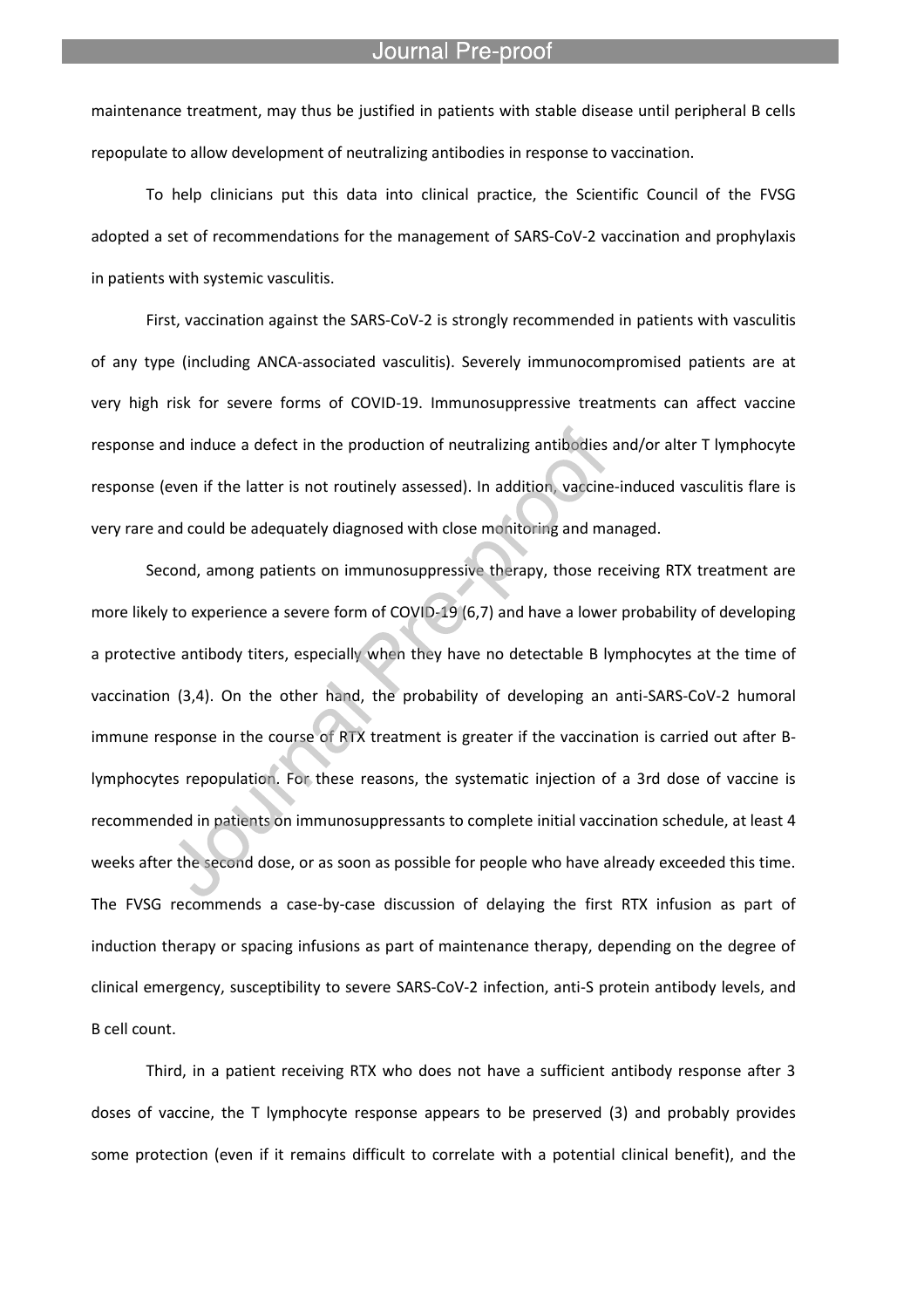effectiveness of the vaccine booster (from 3 months after the 3rd dose) remains unclear. However, its realization seems important to discuss, ideally at the time of B-cell repopulation if it is possible to postpone the RTX infusion (especially in the case of maintenance treatments).

l

Fourth, in all cases, monitoring of the antibody response is essential to identify patients with no or insufficient antibody response, potentially eligible for cocktails of monoclonal antibodies directed against SARS-CoV-2 for pre- or post-exposure prophylaxis.

Fifth, the FVSG encourages vaccination of the family and professional circle (8), adherence to barrier measures and urgent contact with the patient's physician in case of: (i) documented infection (positive PCR) to consider administration of a monoclonal antibody cocktail for curative purposes within 5 days after first signs of SARS-CoV-2 infection, (ii) contact with a patient with COVID-19 for administration of monoclonal antibodies for post-exposure prophylaxis, and (iii) in the near future for primary prophylaxis prior to any contact at risk, in the absence of a sufficient SARS-CoV-2 antibody response (9). An antibody threshold of anti-spike antibodies less than 264 BAU/ml (Binding Antibodies Unit/mL) is considered insufficient to protect effectively and represent a threshold below which immunocompromised patients could be eligible for monoclonal antibodies for primary prophylaxis (i.e., prior to any contact with a COVID-19 positive patient or prior to any infection) (9,10). In severe form of vasculitis, induction therapy should not be delayed and pre-exposure prophylaxis may be considered from the beginning if there is a high incidence of SARS-CoV-2 infections over the period even though evidence awaits validation by further studies. Finally, patients without antibody response after three doses of vaccine who develop severe SARS-CoV-2 infection requiring oxygen therapy may benefit high dose casirivimab-imdevimab curative treatment.

Recommendations developed by the FVSG are intended to inform particular patterns of practice and not to dictate the care of a particular patient, with the ultimate determination regarding its application to be made by the physician in light of each patient's individual circumstances and preferences. Due to the rapidly expanding information and evolving evidence related to COVID-19,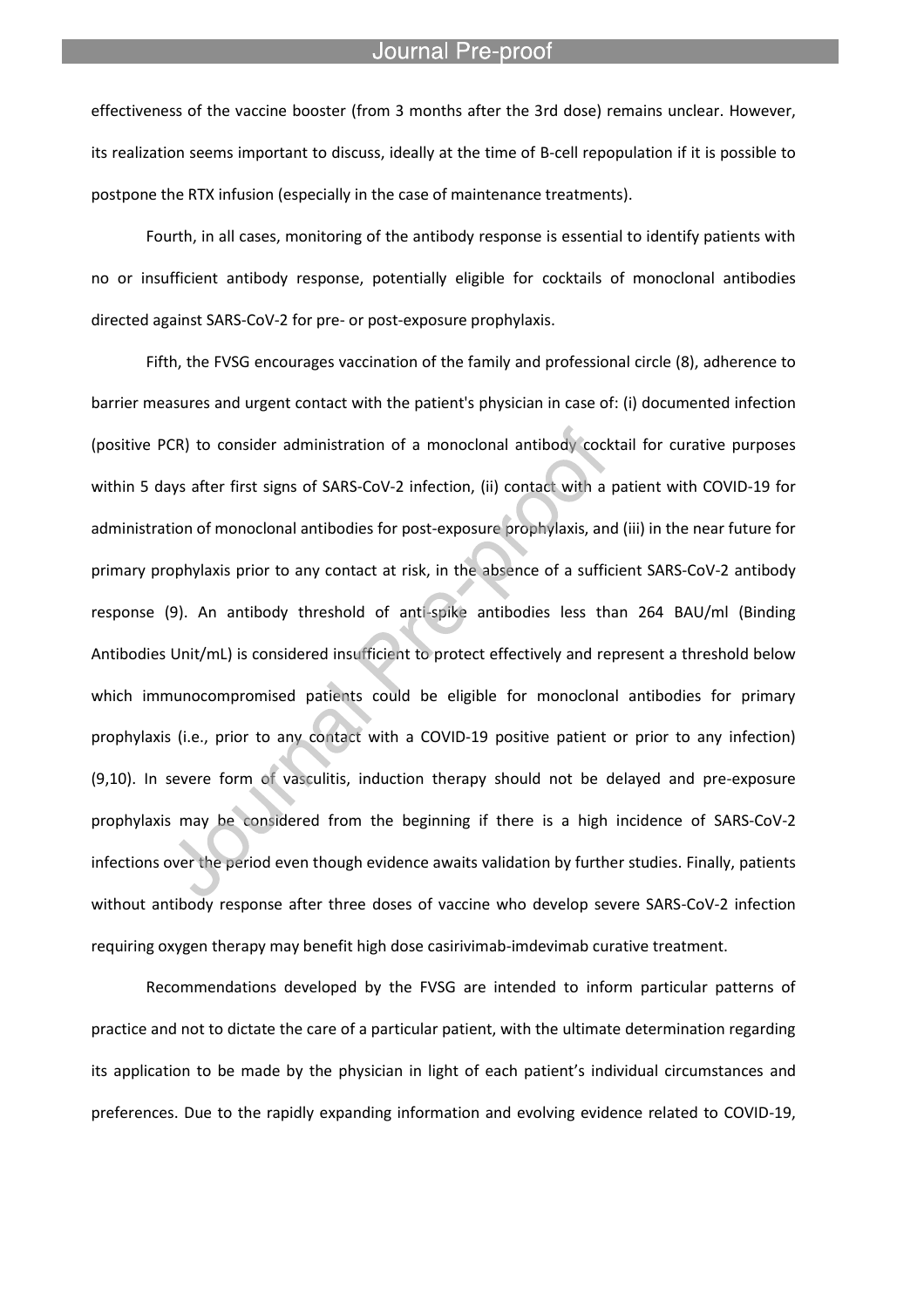which may lead to modification of some guidance statements over time, it is anticipated that updated versions of this recommendation will have to be published.

l

#### **2. French version**

Suite à la publication des recommandations françaises sur la prise en charge des vascularites systémiques nécrosantes (1) et du Groupe Français d'Etude des Vascularites (GFEV) sur l'utilisation des immunosuppresseurs et biothérapies en traitement d'induction et d'entretien des vascularites associées aux ANCA (2), la situation épidémique actuelle impose l'actualisation de ces propositions pour prendre en compte les données les plus récentes de la littérature.

Le moment le plus opportun pour la vaccination contre le coronavirus SARS-CoV-2 des patients atteints de maladie inflammatoire systémique reste discuté. Il a été rapporté que les patients traités par rituximab (RTX) ne développaient pas d'anticorps après vaccination SARS-CoV-2 en l'absence de cellules B périphériques détectables au moment de la vaccination, au contraire de ceux ayant une repopulation lymphocytaire B (3). Ces données ont été validées par des études prospectives de cohorte de patients atteints de maladie inflammatoire chronique, qui ont présenté une réponse vaccinale humorale réapparaissant progressivement 9 mois après vaccination (4,5). Le report d'une perfusion de RTX peut ainsi se justifier, particulièrement dans le cas d'un traitement d'entretien chez un patient avec vascularite stable, jusqu'à la repopulation lymphocytaire B pour permettre le développement d'anticorps neutralisants en réponse à la vaccination.

Pour aider les cliniciens à mettre en pratique ces données, le Conseil Scientifique du GFEV propose des recommandations sur la vaccination et la prophylaxie contre l'infection SARS-CoV-2 chez les patients atteints de vascularite systémique.

La vaccination contre le SARS-CoV-2 est fortement recommandée chez les patients atteints de vascularite, quel que soit leur type (dont les vascularites associées aux ANCA). Les personnes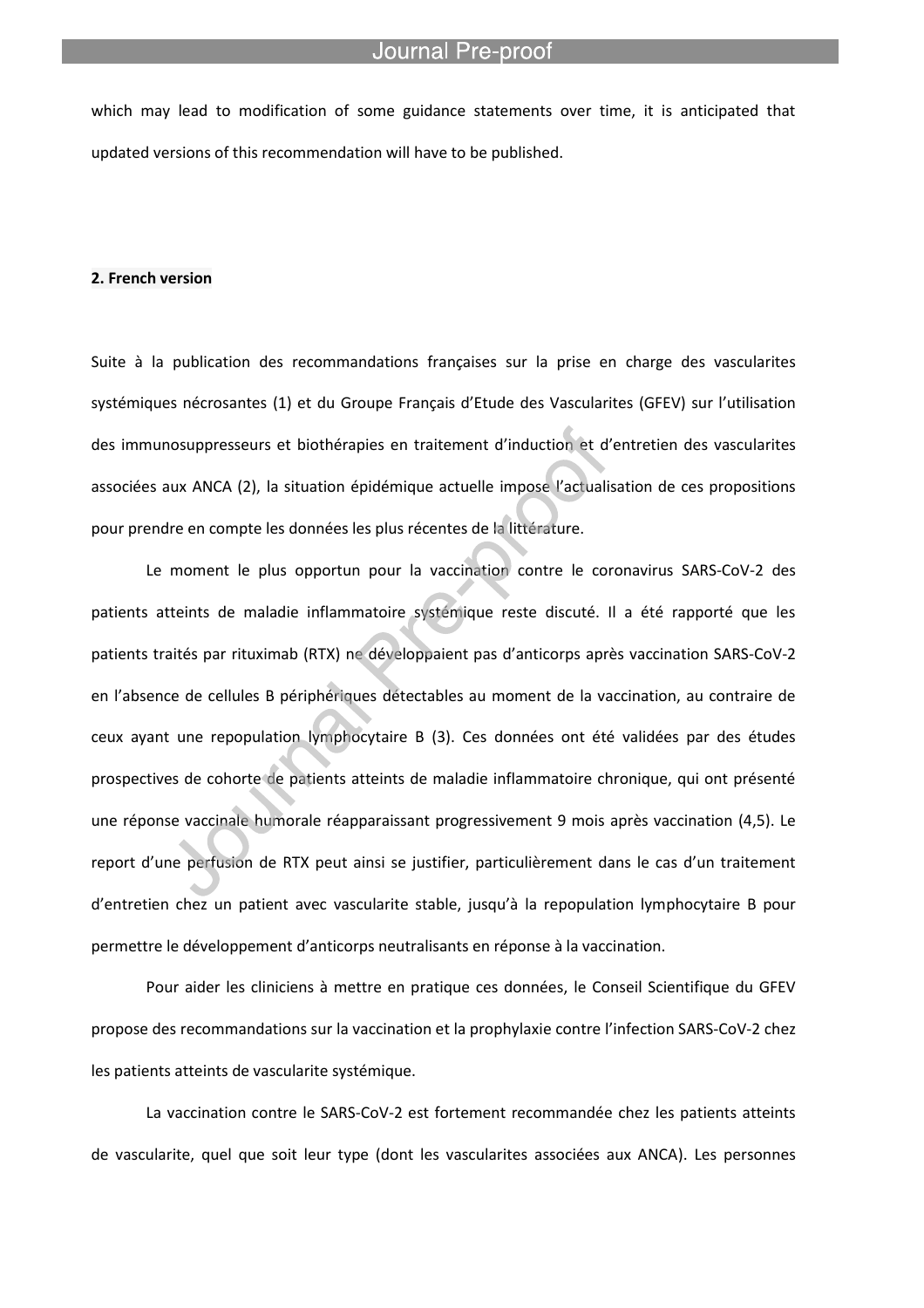l

sévèrement immunodéprimées sont à très haut risque de formes graves de la COVID-19. Les traitements immunosuppresseurs peuvent impacter la réponse vaccinale et induire un défaut de production d'anticorps neutralisants et/ou altérer la réponse lymphocytaire T (même si cette dernière ne se mesure pas en routine). De plus, les poussées évolutives de vascularite sont exceptionnelles après une telle vaccination et peuvent être aisément diagnostiquées lors d'un suivi rapproché et contrôlées.

Au sein des personnes sous traitement immunosuppresseur, les patients recevant du RTX ont une probabilité plus importante de présenter une forme sévère d'infection COVID-19 (6,7) et moindre de développer une réponse vaccinale satisfaisante, d'autant plus que leurs lymphocytes B ne sont pas détectables au moment de la vaccination (3,4). En revanche, la probabilité de développer une réponse anticorps anti-SARS-CoV-2 après RTX est plus importante si la vaccination est réalisée après repopulation lymphocytaire B. Pour ces raisons, l'injection systématique d'une 3ème dose de vaccin est recommandée chez les patients sous immunosuppresseurs, 4 semaines après la deuxième dose, ou dès que possible quand ce délai est dépassé. Le Conseil Scientifique du GFEV conseille de discuter, au cas par cas, la conduite à tenir concernant un éventuel recul d'une première perfusion de RTX (dans le cadre d'un traitement d'induction) ou un éventuel espacement des perfusions (dans le cas d'un traitement d'entretien), selon le degré d'urgence clinique, les facteurs de susceptibilité à une forme sévère d'infection SARS-CoV-2, le taux d'anticorps dirigés contre la protéine S et le taux des lymphocytes B.

Chez un patient recevant du RTX mais ne présentant pas de réponse anticorps suffisante après 3 doses de vaccin, la réponse lymphocytaire T semble préservée (3) et procure probablement une certaine protection, - même s'il est impossible de l'évaluer précisément -, et l'efficacité du rappel vaccinal (dès 3 mois après la 3ème dose) n'est pas démontrée. Néanmoins, sa réalisation semble importante à discuter, idéalement au moment de la reconstitution lymphocytaire B s'il est envisageable de décaler la perfusion de RTX (notamment dans le cas des traitements d'entretien).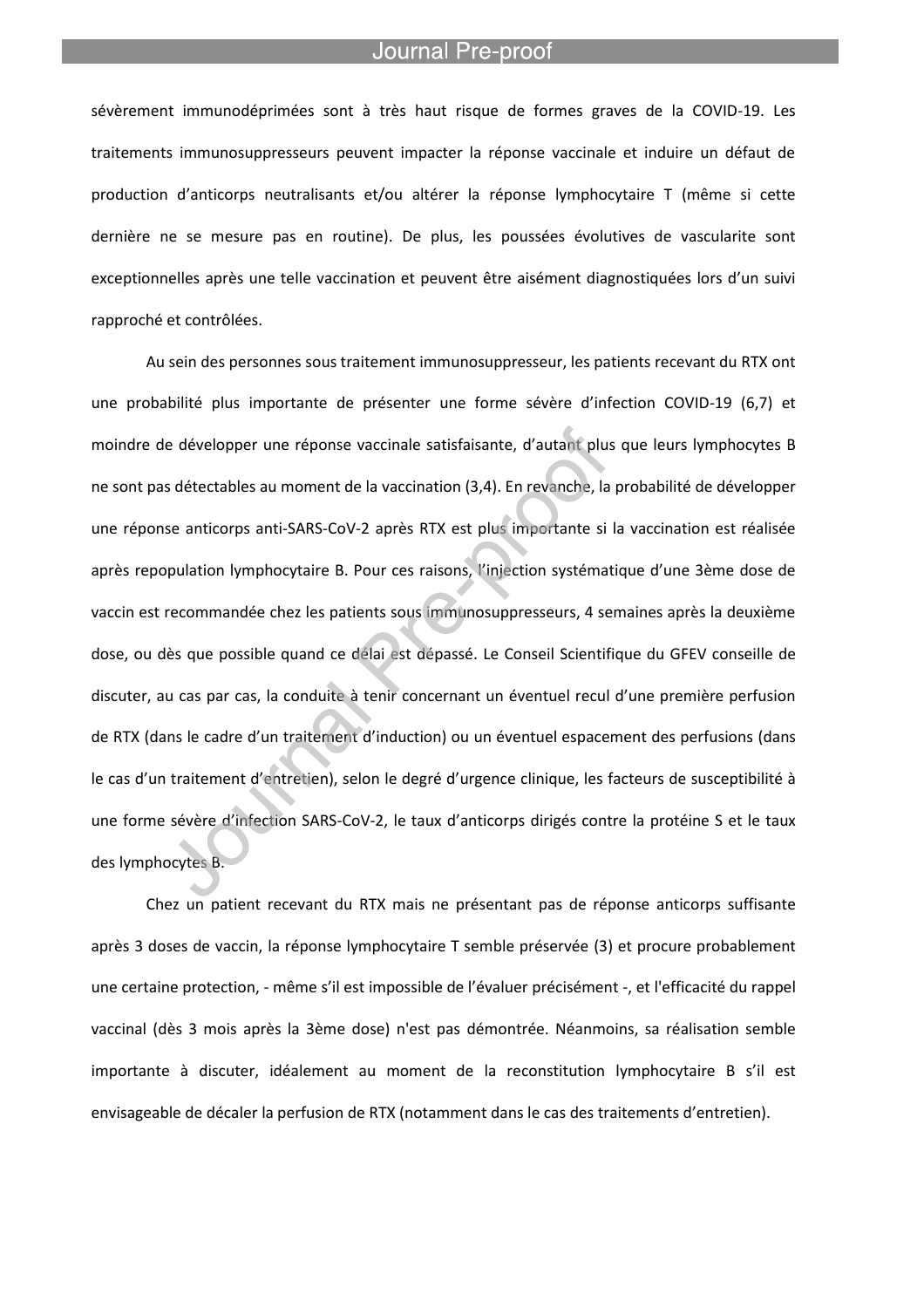l

Dans tous les cas, la surveillance de la réponse anticorps est indispensable pour identifier les patients n'ayant pas de réponse anticorps ou une réponse anticorps insuffisante, qui sont potentiellement éligibles aux anticorps monoclonaux dirigés contre le SARS-CoV-2, en prophylaxie pré- ou post-exposition. On incitera également à la vaccination de l'entourage (8), au respect des mesures barrières et à la prise de contact en urgence avec le médecin suivant le patient en cas 1/ d'infection documentée (PCR+) pour discuter l'administration d'un traitement par anticorps monoclonaux à visée curative dans les 5 jours suivant les premiers signes de l'infection SARS-CoV-2, 2/ de contact avec un patient ayant la COVID-19, pour l'administration d'anticorps monoclonaux en prophylaxie post-exposition, et 3/ très prochainement en prophylaxie primaire avant tout contact à risque, en l'absence de réponse vaccinale suffisante (9). Un seuil d'anticorps inférieur à 264 BAU (Binding Antibodies Unit)/ml est jugé insuffisant pour protéger efficacement, et représente le seuil au-dessous duquel les patients immunodéprimés seront éligibles aux anticorps monoclonaux en prophylaxie primaire (c'est à dire avant tout contact avec un patient positif pour la COVID-19 ou avant toute infection) (9,10). En cas de forme sévère de vascularite, le traitement d'induction ne doit pas être retardé et une prophylaxie pré-exposition pourrait être envisagée d'emblée en cas d'incidence élevée des infections sur la période, même si cette attitude devra être validée. Enfin un patient, sans réponse anticorps vaccinale après 3 doses de vaccin, qui développe une infection SARS-CoV-2 sévère nécessitant une oxygénothérapie, peut bénéficier d'un traitement curatif à forte dose par l'association casirivimab-imdevimab.

Ces recommandations élaborées par le Conseil Scientifique du GFEV sont destinées à proposer des attitudes pratiques et non à dicter les soins d'un patient particulier, la décision finale concernant leur application devant être prise par le médecin après prise en compte des circonstances individuelles et des préférences de chaque patient. En raison de l'accroissement rapide de l'information et de l'évolution des preuves relatives à la COVID-19, qui peuvent conduire à des modifications des pratiques au fil du temps, il est probable que des versions actualisées de cette recommandation devront être publiées.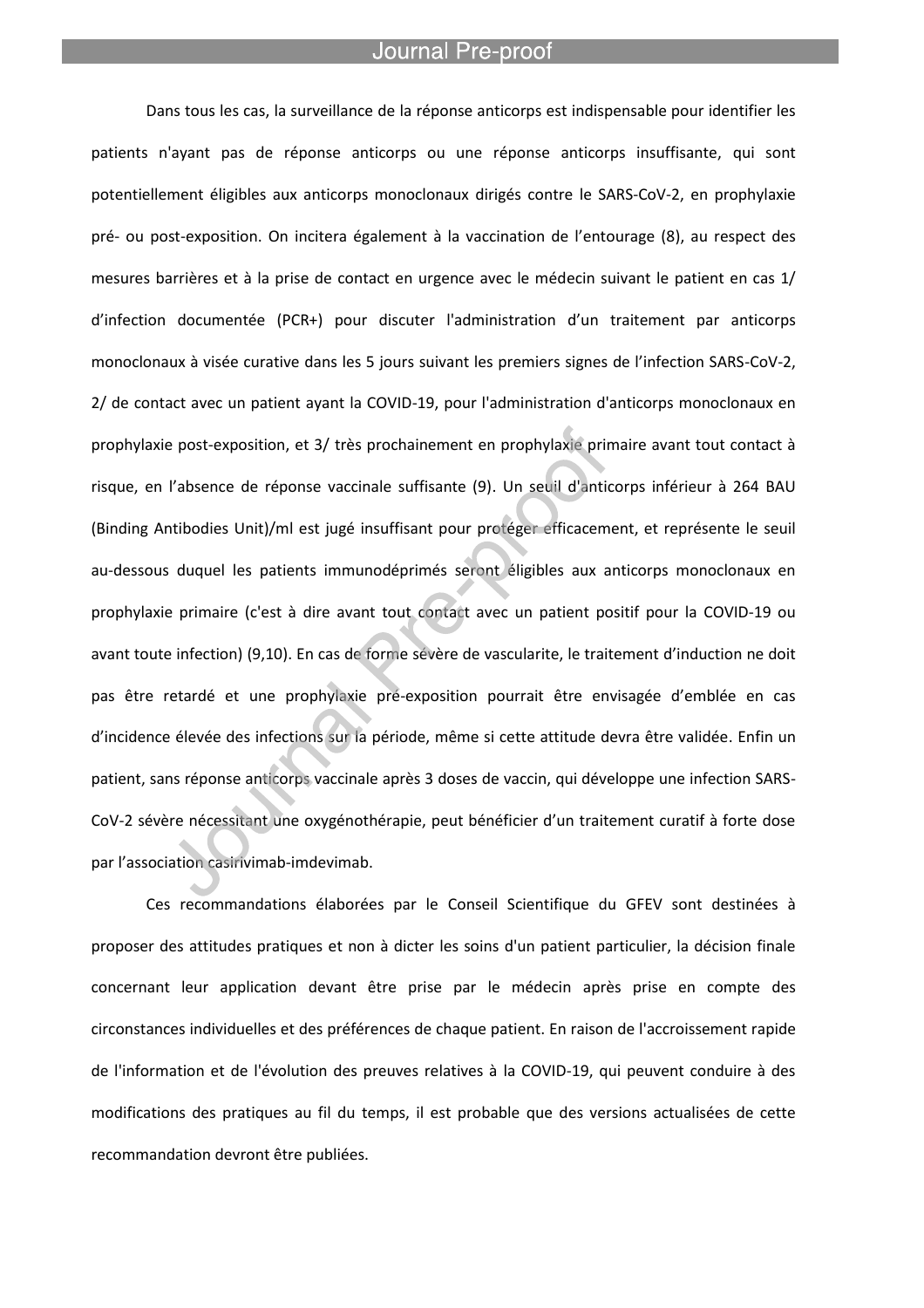was provided by Roche. There are no other conflicts of interest.

l

**Conflicts of interest.** All authors have been coinvestigators in academic studies for which rituximab<br>was provided by Roche. There are no other conflicts of interest.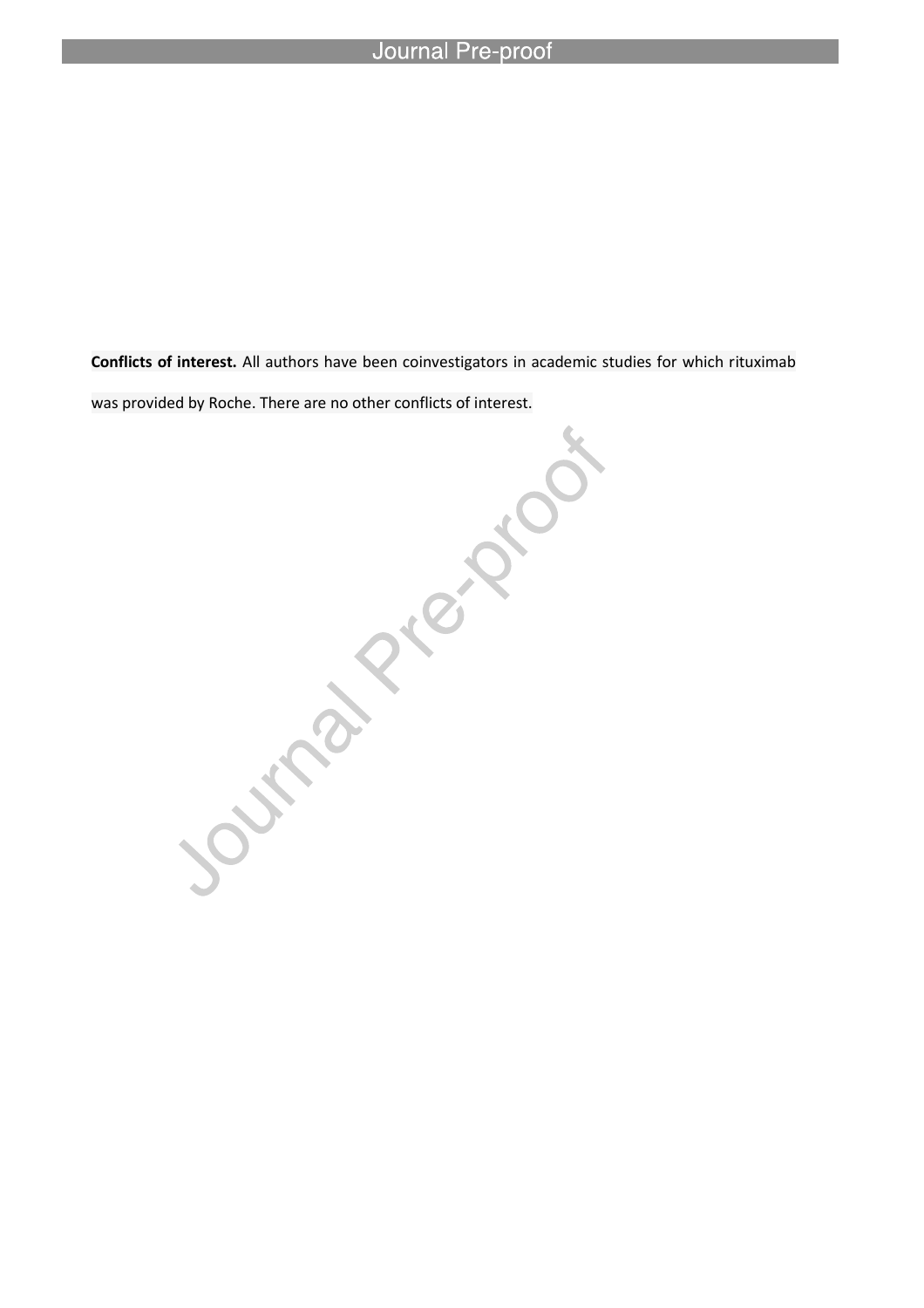l

#### **References**

1. Terrier B, Darbon R, Durel CA, Hachulla E, Karras A, Maillard H, et al. French recommendations for the management of systemic necrotizing vasculitides (polyarteritis nodosa and ANCA-associated vasculitides). Orphanet J Rare Dis 2020;15(Suppl 2):351.

2. Terrier B, Charles P, Aumaître O, Belot A, Bonnotte B, Crabol Y,et al. ANCA-associated vasculitides: Recommendations of the French Vasculitis Study Group on the use of immunosuppressants and biotherapies for remission induction and maintenance. Presse Med 2020;49:104031.

3. Mrak D, Tobudic S, Koblischke M, Graninger M, Radner H, Sieghart D, et al. SARS-CoV-2 vaccination in rituximab-treated patients: B cells promote humoral immune responses in the presence of T-cellmediated immunity. Ann Rheum Dis 2021;80:1345-50.

4. Deepak P, Kim W, Paley MA, Yang M, Carvidi AB, Demissie EG,et al. Effect of immunosuppression on the immunogenicity of mRNA vaccines to SARS-CoV-2 : a prospective cohort study. Ann Intern Med 2021 Aug 31:M21-1757. doi: 10.7326/M21-1757. Online ahead of print.

5. Furer V, Eviatar T, Zisman D, Peleg H, Paran D, Levartovsky D, et al. Immunogenicity and safety of the BNT162b2 mRNA COVID-19 vaccine in adult patients with autoimmune inflammatory rheumatic diseases and in the general population: a multicentre study. Ann Rheum Dis 2021;80:1330-8.

6. Strangfeld A, Schäfer M, Gianfrancesco MA, Lawson-Tovey S, Liew JW, et al. Factors associated with COVID-19-related death in people with rheumatic diseases: results from the COVID-19 Global Rheumatology Alliance physician-reported registry. Ann Rheum Dis 2021;80:930-42.

7. Pistor M, Hoepner AGF, Lin Y, Jung S, Bassetti CL, Chan A, et al. Immunotherapies and COVID-19 mortality: a multidisciplinary open data analysis based on FDA's Adverse Event Reporting System. Ann Rheum Dis 2021;80:1633-5.

8. Nordström P, Ballin M, Nordström A. Association Between Risk of COVID-19 infection in nonimmune individuals and COVID-19 immunity in their family members. JAMA Intern Med 2021:e215814.